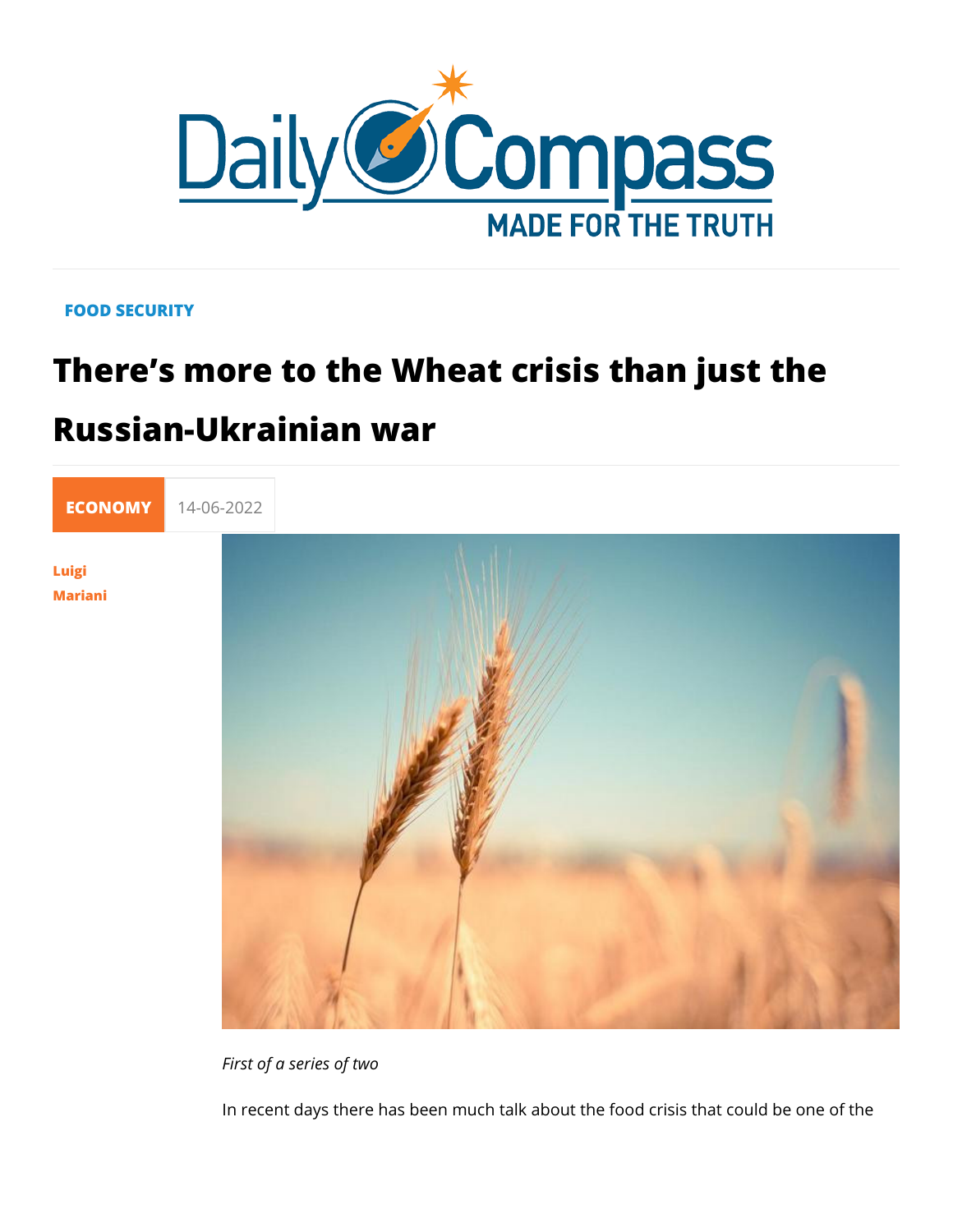consequences of the war caused by the Russian invasion of Ukraine. The fact that wheat is stranded in the port of Odessa has become a source of international concern and there is much disquiet about food safety. But in order to understand how things really stand, it is important to clarify some basic issues concerning the world market for agricultural products (treated in today's article) and then to identify the policies needed to guarantee food security worldwide (to be treated in the next article), also in view of political crises such as the current one.

#### **The upshot of the Russian-Ukrainian crisis**

So let's begin at the epicentre of the current crisis. Russia and Ukraine are two giants of world agriculture as together they produce 14% of the world's grain (11% and 3% respectively). While Ukraine is traditionally a major wheat producer (who hasn't heard of the 'fertile black soils of Ukraine'), for Russia we are looking at a real agricultural boom, which has transformed it from an importer to a major exporter of wheat in 30 years ( **Figure 1**).



*Figure 1- Russia's wheat production, imports and exports between 1987 and 2019 (in million tonnes) and export share (%). Source: Researchgate, 2022*

#### **Among the factors behind the impressive increase in wheat production in**

**Russia** is undoubtedly climate change, which, thanks to the mitigation of global temperatures, is extending cereal crops into formerly inhospitable areas. The agricultural significance of the two countries explains why the Russian-Ukrainian crisis has brought the issue of global food security, too often seen as an obligation in developed countries like ours, back into the headlines. Bringing it back into the headlines does not, however, mean offering a realistic view of the issue, which risks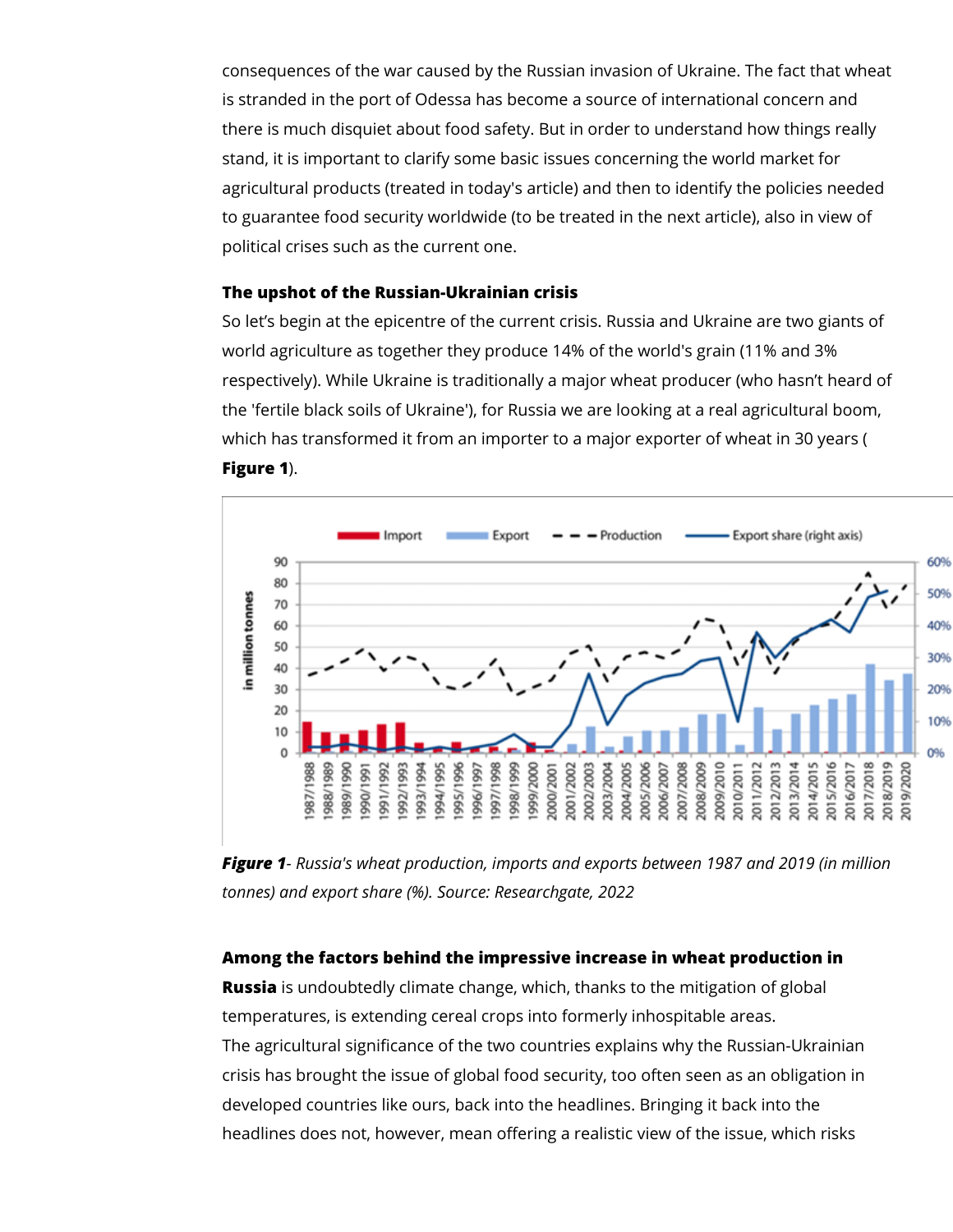being approached by adopting ideological preconceptions that food problem that is developing and that primarily affects the world's population. And here we cannot overlook the fact that present in developing countries (DCs) but also in many others Italy, as demonstrated, for example, by the fact that 20% of It more than a quarter of their spending capacity for food purcha

Stocks, a key element of global food security Ancient Rome had an efficient system of stockpile management warehouses (Horrea) in the major cities, which had to guarante of 40 modii (over 300 kg) of wheat for each adult citizen in or This historical reference comes to minadrtwichloen byea& onling With the anabe [Aiko Muna](https://asia.nikkei.com/Spotlight/Datawatch/China-hoards-over-half-the-world-s-grain-pushing-up-global-prices)khat appeared on 23 December 2021 in the Nikkei As Financial Times.

The authors reported that the Chinese government-owned COF operates one of the largest food storage platforms in China. T the port of Dalian, in the north-eastern part of the country, in (consisting of 310 huge silos) soya and cereals harvested in C and from there can reach the whole of China by rail or sea. Th statement by Qin Yuyun, head of grain reserves at China's Nat Reserves Administration, that China is maintaining its grain st level and that grain stocks can meet demand for a year and a food supply problems . It should also be noted that according States Department of Agriculture (USDA), at the end of 2021, world's maize reserves, 60% of rice reserves and 51% of whea stock levels did not change muEhgure). 2 Note that the high quantity of the state that the state that the high supplies for China is nothing new, perhaps linked to the histor of food policies in the Maoist era, which caused 30 million dea Forward .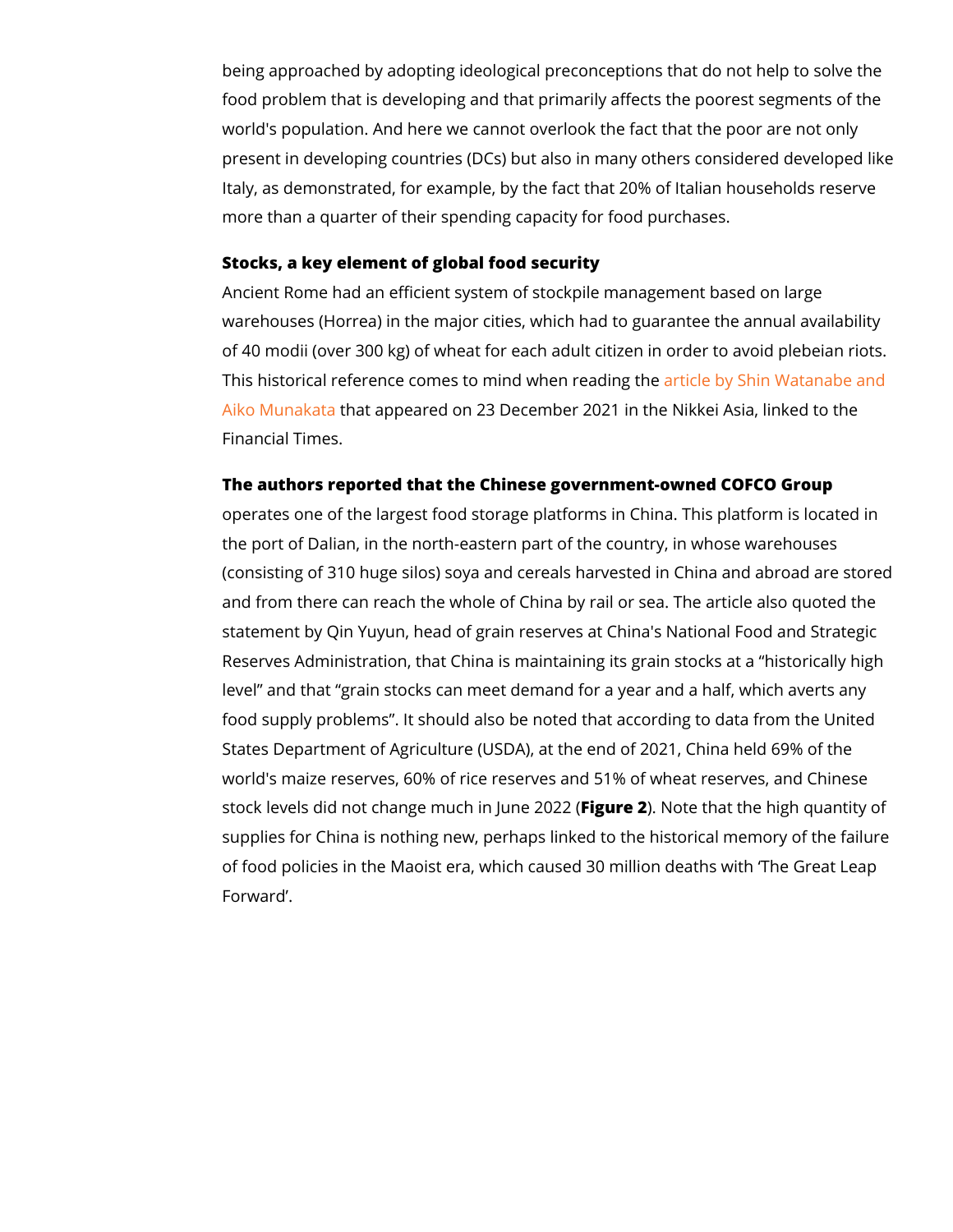

*Figure 2 - Global stocks of the three main cereals - wheat, maize and rice (USDA, June 2022). Note that China holds almost two-thirds of total world stocks.*

### **Price trends of major agricultural commodities on world markets**

The term 'commodities' refers to raw materials that can be stored and stored over time and are traded intensively on international markets. Commodities include various agricultural products such as cereals, soya, sugar, and coffee. The rise in the prices of the four major agricultural commodities (wheat, maize, rice, and soya, which alone cover 64% of human caloric needs) began before the start of the Russo-Ukrainian war, so that by December 2021, prices were already at levels well above the average for the five-year period 2016-2020: soya +54%, maize +70%, wheat +90%, up to almost 100% for rapeseed and palm oils, while only rice continued to remain around the average.

**The increases preceding the Russian-Ukrainian crisis** are to be seen as the effect of market activism on the part of a number of countries which, once the Covid emergency was over, replenished their stocks, pushing up prices and thus distressing several developing countries, which had difficulty in buying at the higher prices engendered.

#### **The following factors are also negatively affecting prices:**

- the significant increase in the prices of synthetic fertilisers (nitrogenous, phosphatic